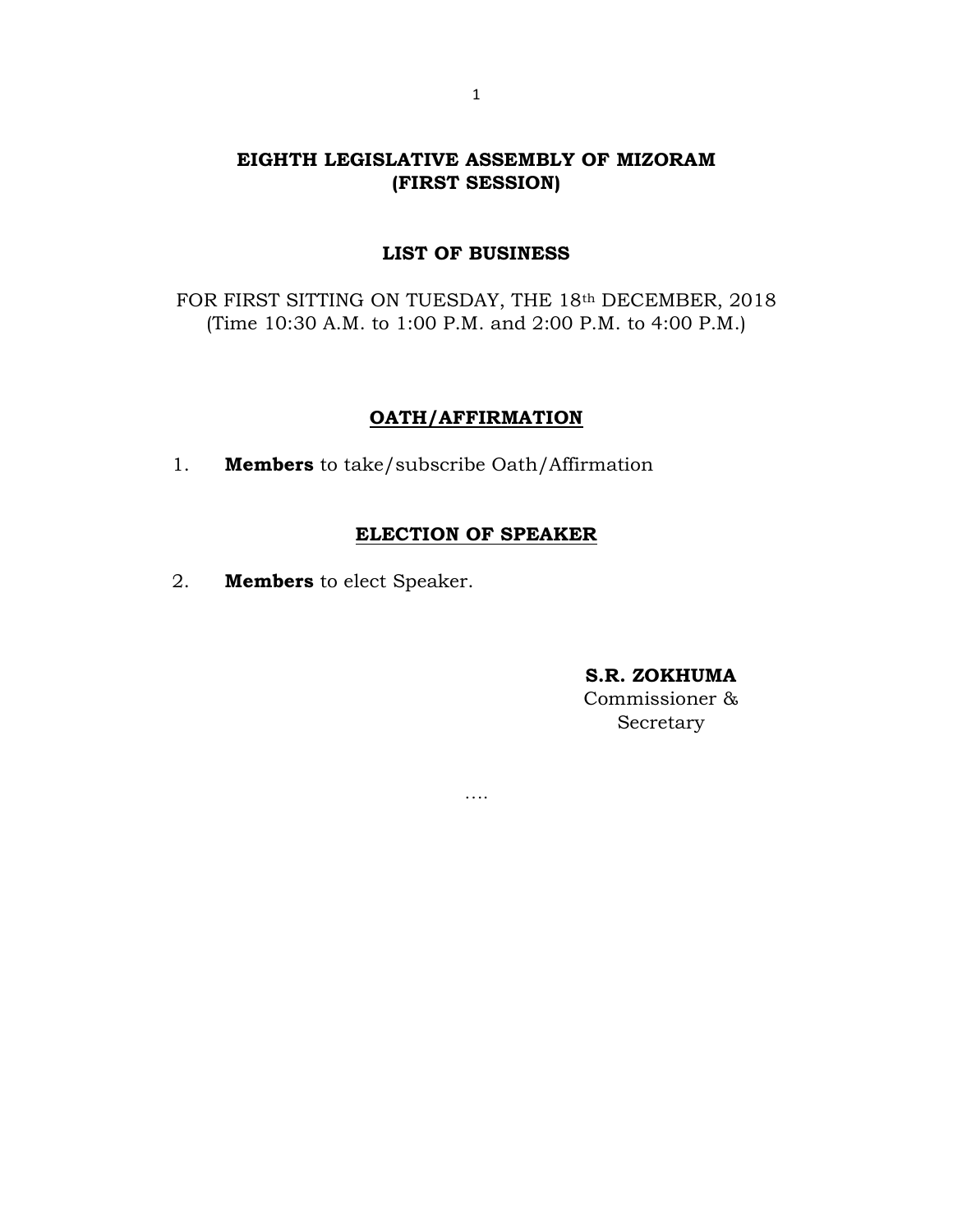**PROTEM SPEAKER** : Trust in the Lord with all thine heart; and lean not unto them own understanding. In all thy ways acknowledge him, and he shall direct thy paths. Proverbs: 3: 5 - 6

Today, we are able to begin the first sitting of  $8<sup>th</sup>$  Mizoram Legislative Assembly. First we will conduct oath taking, then election of the Speaker. We will start oath taking. There is oath taking form, the official will hand you the form. There is "Swear in the name of God" and "Solemnly affirm", the members can choose which ever they please for taking oath. Members taking oath will come from right side than return from left to proceed to the table of Commissioner & Secretary to sign the role of member.

 As the Commissioner & Secretary call out the names of members you, will come to take pledge.

(PU S.R. ZOKHUMA, the Commissioner  $\&$  Secretary calls out name of the members in order of Constituency Nos.) :

### Aizawl East-I Constituency, Pu Zoramthanga.

PU ZORAMTHANGA : I, Zoramthanga, having been elected a member of the Legislative Assembly of Mizoram do solemnly affirm that I will bear true faith and allegiance to the constitution of India as by law established, that I will uphold the sovereignty and integrity of India and that I will faithfully discharge the duty upon which I am about to enter.

#### Hachhek Constituency, Pu Lalrindika Ralte.

PU LALRINDIKA RALTE: I, Lalrindika Ralte, having been elected a member of the Legislative Assembly of Mizoram do solemnly affirm that I will bear true faith and allegiance to the constitution of India as by law established, that I will uphold the sovereignty and integrity of India and that I will faithfully discharge the duty upon which I am about to enter in the name of God.

### Dampa Constituency, Pu Lalrintluanga Sailo.

PU LALRINTLUANGA SAILO: I, Lalrintluanga Sailo, having been elected a member of the Legislative Assembly of Mizoram do solemnly affirm that I will bear true faith and allegiance to the constitution of India as by law established, that I will uphold the sovereignty and integrity of India and that I will faithfully discharge the duty upon which I am about to enter in the name of God.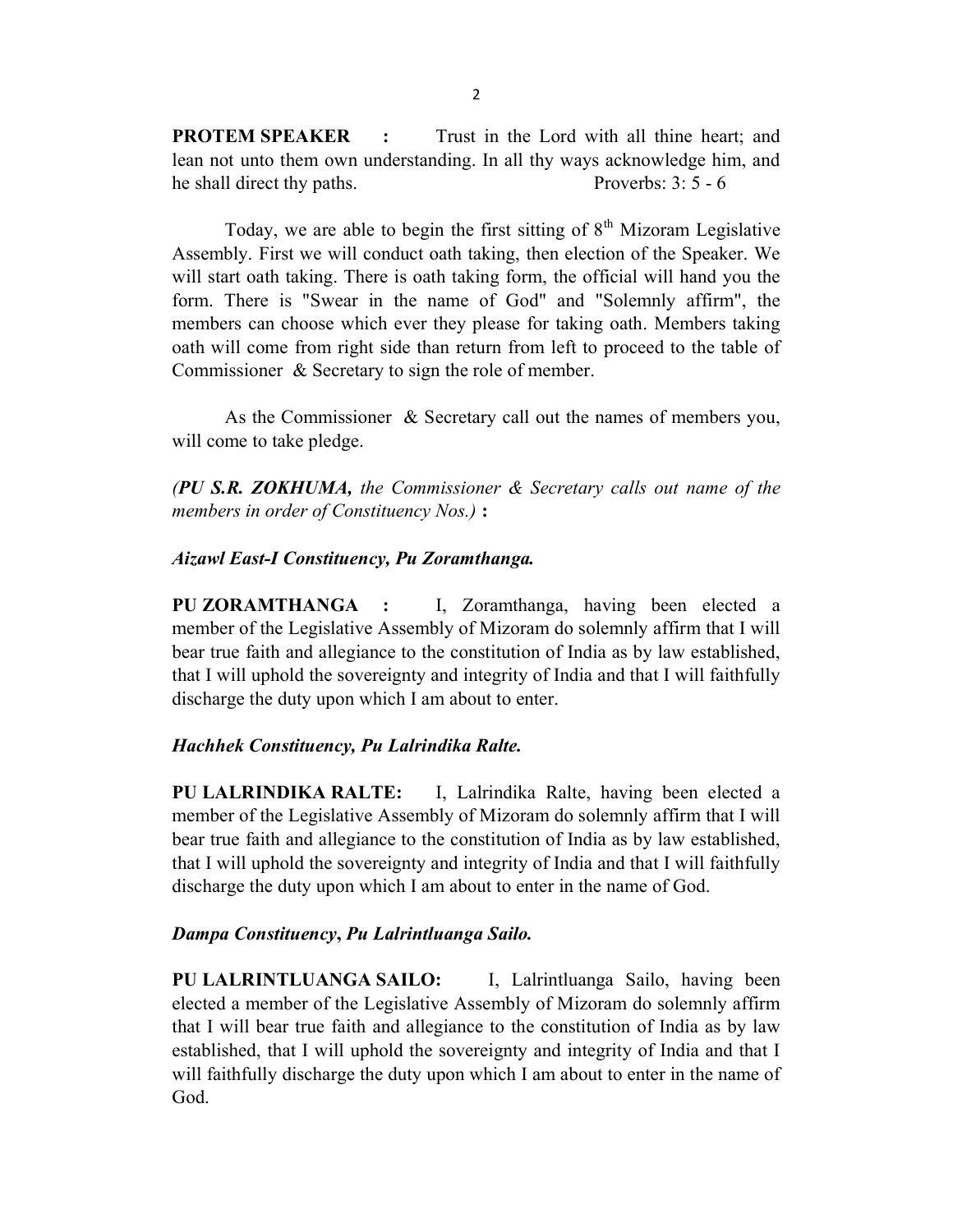### Mamit Constituency, Pu H. Lalzirliana.

PU H. LALZIRLIANA : I, H. Lalzirliana, having been elected a member of the Legislative Assembly of Mizoram do solemnly affirm that I will bear true faith and allegiance to the constitution of India as by law established, that I will uphold the sovereignty and integrity of India and that I will faithfully discharge the duty upon which I am about to enter in the name of God.

## Tuirial Constituency, Pu Andrew H. Thangliana.

PU ANDREW H. THANGLIANA: I, Andrew H. Thangliana, having been elected a member of the Legislative Assembly of Mizoram do solemnly affirm that I will bear true faith and allegiance to the constitution of India as by law established, that I will uphold the sovereignty and integrity of India and that I will faithfully discharge the duty upon which I am about to enter in the name of God.

## Kolasib Constituency, Pu K. Lalrinliana.

PU K. LALRINLIANA : I, K. Lalrinliana, having been elected a member of the Legislative Assembly of Mizoram do solemnly affirm that I will bear true faith and allegiance to the constitution of India as by law established, that I will uphold the sovereignty and integrity of India and that I will faithfully discharge the duty upon which I am about to enter in the name of God.

## Serlui Constituency, Pu Lalrinsanga Ralte.

PU LALRINSANGA RALTE: I, Lalrinsanga Ralte, having been elected a member of the Legislative Assembly of Mizoram do solemnly affirm that I will bear true faith and allegiance to the constitution of India as by law established, that I will uphold the sovereignty and integrity of India and that I will faithfully discharge the duty upon which I am about to enter in the name of God.

## Tuivawl Constituency, Pu Lalchhandama Ralte.

PU LALCHHANDAMA RALTE: I, Lalchhandama Ralte, having been elected a member of the Legislative Assembly of Mizoram do solemnly affirm that I will bear true faith and allegiance to the constitution of India as by law established, that I will uphold the sovereignty and integrity of India and that I will faithfully discharge the duty upon which I am about to enter in the name of God.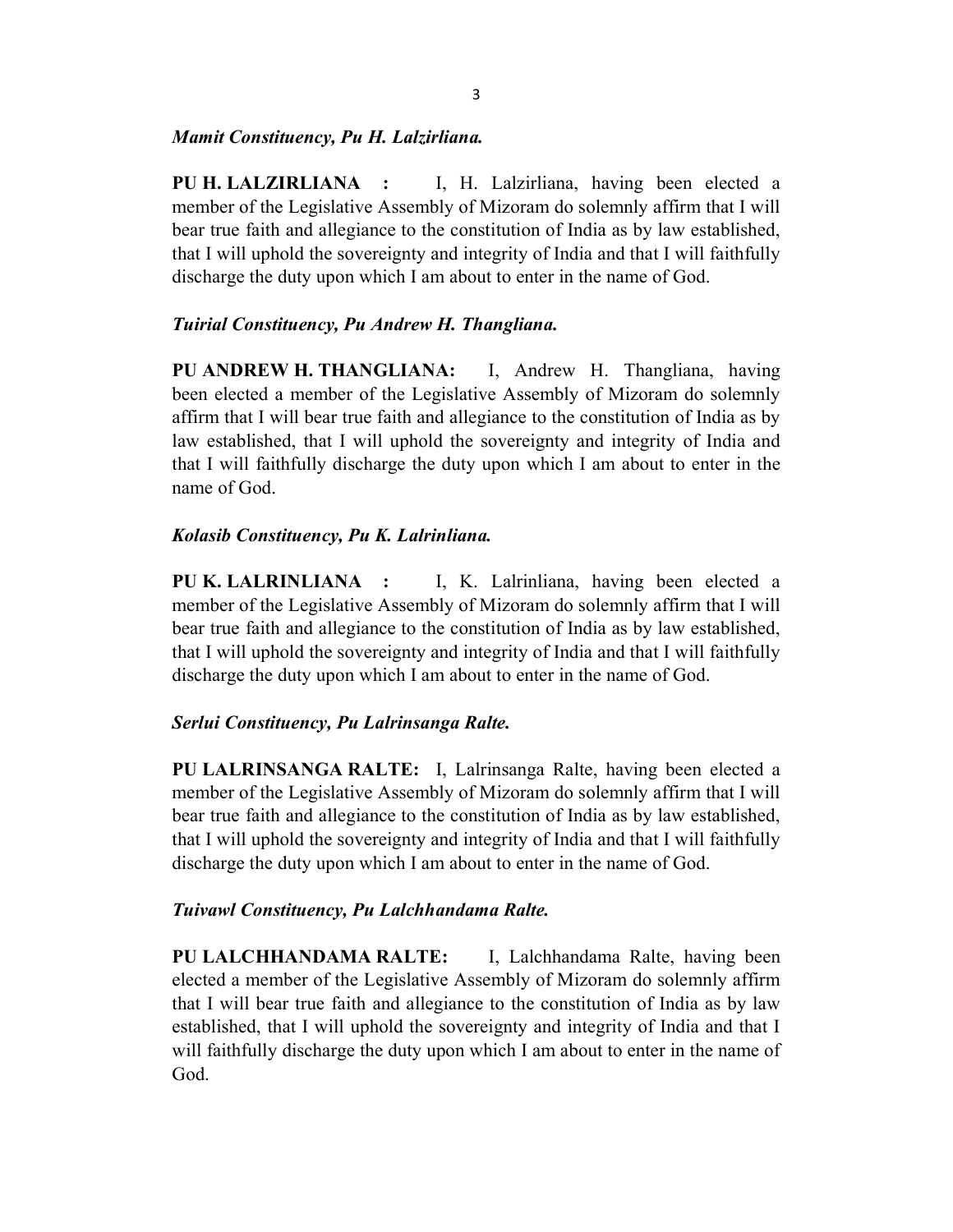## Chalfilh Constituency, Pu Lalrinliana Sailo.

PU LALRINLIANA SAILO: I, Lalrinliana Sailo, having been elected a member of the Legislative Assembly of Mizoram do solemnly affirm that I will bear true faith and allegiance to the constitution of India as by law established, that I will uphold the sovereignty and integrity of India and that I will faithfully discharge the duty upon which I am about to enter in the name of God.

## Tawi Constituency, Pu R. Lalzirliana.

PU R. LALZIRLIANA : I, R. Lalzirliana, having been elected a member of the Legislative Assembly of Mizoram do solemnly affirm that I will bear true faith and allegiance to the constitution of India as by law established, that I will uphold the sovereignty and integrity of India and that I will faithfully discharge the duty upon which I am about to enter in the name of God.

## Aizawl North-I Constituency, Pu Vanlalhlana.

PU VANLALHLANA : I, Vanlalhlana, having been elected a member of the Legislative Assembly of Mizoram do solemnly affirm that I will bear true faith and allegiance to the constitution of India as by law established, that I will uphold the sovereignty and integrity of India and that I will faithfully discharge the duty upon which I am about to enter in the name of God.

## Aizawl North - II Constituency, Pu Vanlalthlana.

PU VANLALTHLANA : I, Vanlalthlana, having been elected a member of the Legislative Assembly of Mizoram do solemnly affirm that I will bear true faith and allegiance to the constitution of India as by law established, that I will uphold the sovereignty and integrity of India and that I will faithfully discharge the duty upon which I am about to enter in the name of God.

## Aizawl North - III Constituency, Pu C. Lalmuanpuia.

PU C. LALMUANPUIA : I, C. Lalmuanpuia, having been elected a member of the Legislative Assembly of Mizoram do solemnly affirm that I will bear true faith and allegiance to the constitution of India as by law established, that I will uphold the sovereignty and integrity of India and that I will faithfully discharge the duty upon which I am about to enter in the name of God.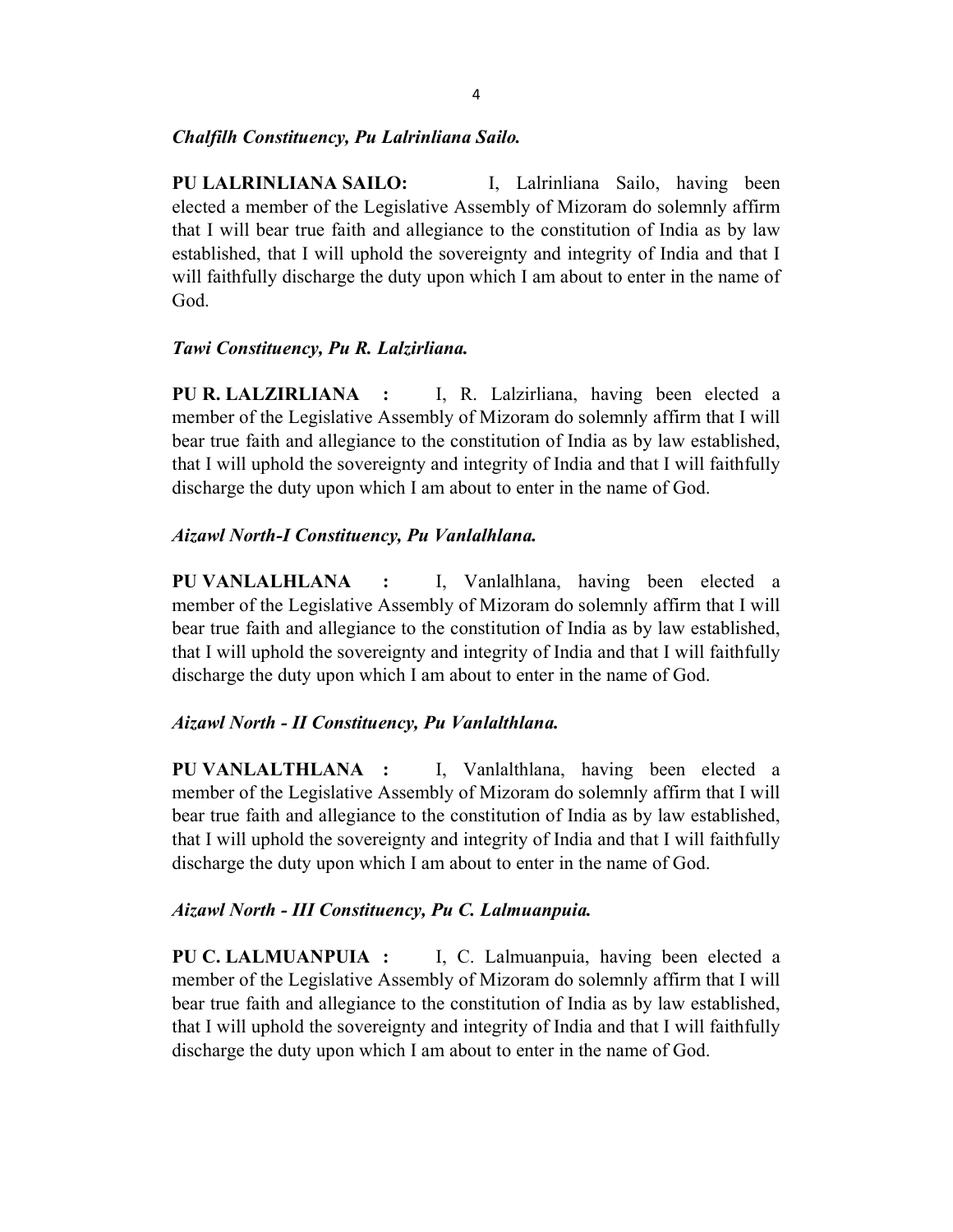### Aizawl East - II Constituency, Pu Robert Romawia Royte.

PU ROBERT ROMAWIA ROYTE: I, Robert Romawia Royte, having been elected a member of the Legislative Assembly of Mizoram do solemnly affirm that I will bear true faith and allegiance to the constitution of India as by law established, that I will uphold the sovereignty and integrity of India and that I will faithfully discharge the duty upon which I am about to enter in the name of God.

## Aizawl West - I Constituency, Pu Lalduhoma.

PU LALDUHOMA : I, Lalduhoma, having been elected a member of the Legislative Assembly of Mizoram do solemnly affirm that I will bear true faith and allegiance to the constitution of India as by law established, that I will uphold the sovereignty and integrity of India and that I will faithfully discharge the duty upon which I am about to enter in the name of God.

### Aizawl West - II Constituency, Pu Lalruatkima.

PU LALRUATKIMA : I, Lalruatkima, having been elected a member of the Legislative Assembly of Mizoram do solemnly affirm that I will bear true faith and allegiance to the constitution of India as by law established, that I will uphold the sovereignty and integrity of India and that I will faithfully discharge the duty upon which I am about to enter in the name of God.

### Aizawl West - III Constituency, Pu V.L. Zaithamzama.

PU V.L. ZAITHANZAMA: I, V.L. Zaithanzama, having been elected a member of the Legislative Assembly of Mizoram do solemnly affirm that I will bear true faith and allegiance to the constitution of India as by law established, that I will uphold the sovereignty and integrity of India and that I will faithfully discharge the duty upon which I am about to enter in the name of God.

### Aizawl South - I Constituency, Pu C. Lalsawivunga.

PU C. LALSAWIVUNGA: [I, C. Lalsawivunga, having been elected a member of the Legislative Assembly of Mizoram do solemnly affirm that I will bear true faith and allegiance to the constitution of India as by law established, that I will uphold the sovereignty and integrity of India and that I will faithfully discharge the duty upon which I am about to enter in the name of God.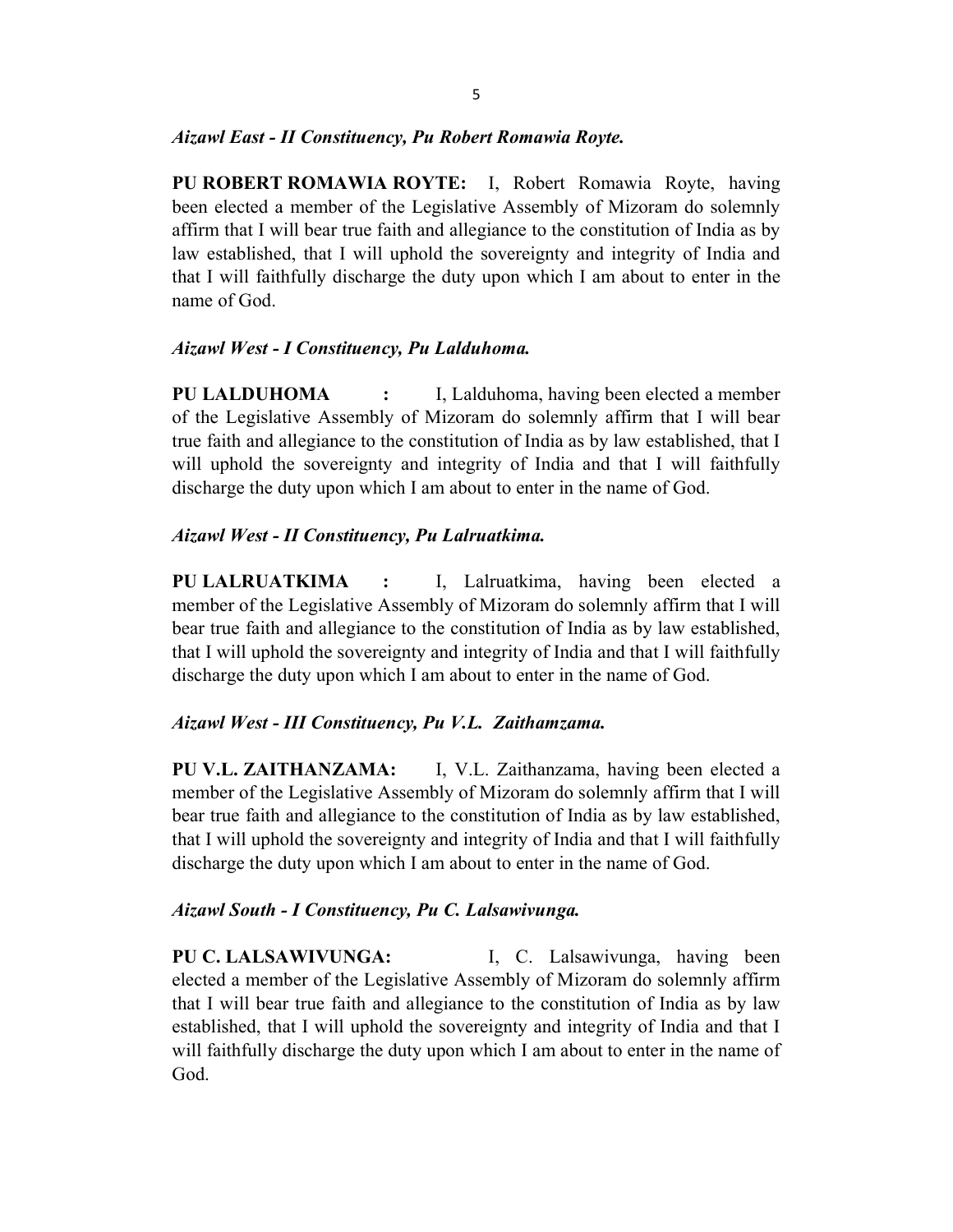## Aizawl South - II Constituency, Pu Lalchhuanthanga.

PU LALCHHUANTHANGA: I, Lalchhuanthanga, having been elected a member of the Legislative Assembly of Mizoram do solemnly affirm that I will bear true faith and allegiance to the constitution of India as by law established, that I will uphold the sovereignty and integrity of India and that I will faithfully discharge the duty upon which I am about to enter in the name of God.

# Aizawl South - III Constituency, Pu F. Lalnunmawia.

PU F. LALNUNMAWIA : I, F. Lalnunmawia, having been elected a member of the Legislative Assembly of Mizoram do solemnly affirm that I will bear true faith and allegiance to the constitution of India as by law established, that I will uphold the sovereignty and integrity of India and that I will faithfully discharge the duty upon which I am about to enter in the name of God.

# Lengteng Constituency, Pu L. Thangmawia.

PU L. THANGMAWIA : I, L. Thangmawia, having been elected a member of the Legislative Assembly of Mizoram do solemnly affirm that I will bear true faith and allegiance to the constitution of India as by law established, that I will uphold the sovereignty and integrity of India and that I will faithfully discharge the duty upon which I am about to enter in the name of God.

# Tuichang Constituency, Pu Tawnluia.

PU TAWNLUIA : I, Tawnluia, having been elected a member of the Legislative Assembly of Mizoram do solemnly affirm that I will bear true faith and allegiance to the constitution of India as by law established, that I will uphold the sovereignty and integrity of India and that I will faithfully discharge the duty upon which I am about to enter in the name of God.

# Champhai North Constituency, Dr. Z.R. Thiamsanga.

Dr. ZR. THIAMSANGA : I, Dr. ZR. Thiamsanga, having been elected a member of the Legislative Assembly of Mizoram do solemnly affirm that I will bear true faith and allegiance to the constitution of India as by law established, that I will uphold the sovereignty and integrity of India and that I will faithfully discharge the duty upon which I am about to enter in the name of God.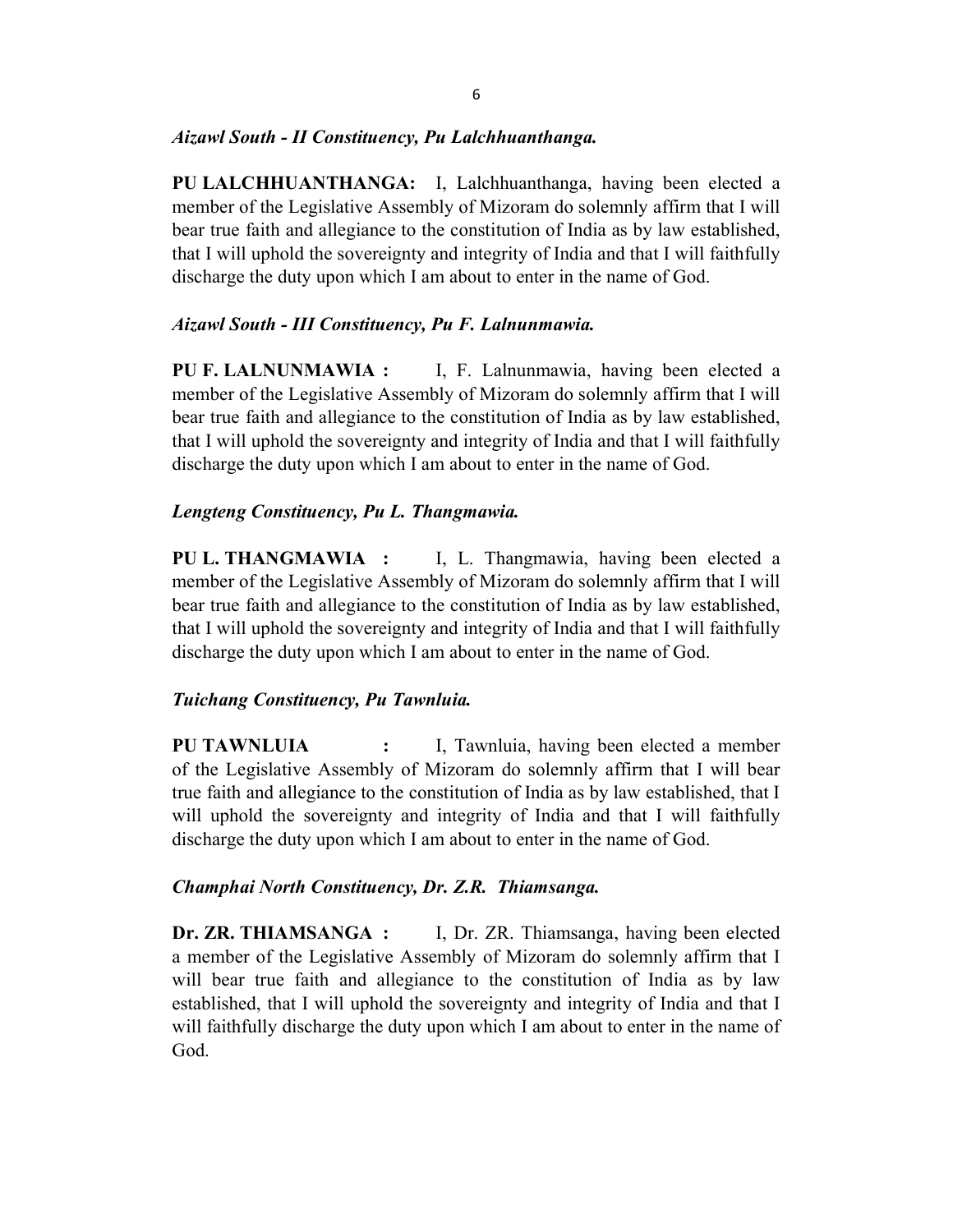## Champhai South Constituency, Pu TJ. Lalnuntluanga.

PU TJ. LALNUNTLUANGA : I, TJ. Lalnuntluanga, having been elected a member of the Legislative Assembly of Mizoram do solemnly affirm that I will bear true faith and allegiance to the constitution of India as by law established, that I will uphold the sovereignty and integrity of India and that I will faithfully discharge the duty upon which I am about to enter in the name of God.

## East Tuipui Constituency, Pu Ramthanmawia.

PU RAMTHANMAWIA : I, Ramthanmawia, having been elected a member of the Legislative Assembly of Mizoram do solemnly affirm that I will bear true faith and allegiance to the constitution of India as by law established, that I will uphold the sovereignty and integrity of India and that I will faithfully discharge the duty upon which I am about to enter in the name of God.

## Hrangturzo Constituency, Pu Lalchamliana.

PU LALCHAMLIANA : I, Lalchamliana, having been elected a member of the Legislative Assembly of Mizoram do solemnly affirm that I will bear true faith and allegiance to the constitution of India as by law established, that I will uphold the sovereignty and integrity of India and that I will faithfully discharge the duty upon which I am about to enter in the name of God.

## South Tuipui Constituency, Dr. R. Lalthangliana.

Dr. R. LALTHANGLIANA: I, Dr. R. Lalthangliana, having been elected a member of the Legislative Assembly of Mizoram do solemnly affirm that I will bear true faith and allegiance to the constitution of India as by law established, that I will uphold the sovereignty and integrity of India and that I will faithfully discharge the duty upon which I am about to enter in the name of God.

## Lunglei North Constituency, Pu Vanlaltanpuia.

PU VANLALTANPUIA : I, Vanlaltanpuia, having been elected a member of the Legislative Assembly of Mizoram do solemnly affirm that I will bear true faith and allegiance to the constitution of India as by law established, that I will uphold the sovereignty and integrity of India and that I will faithfully discharge the duty upon which I am about to enter in the name of God.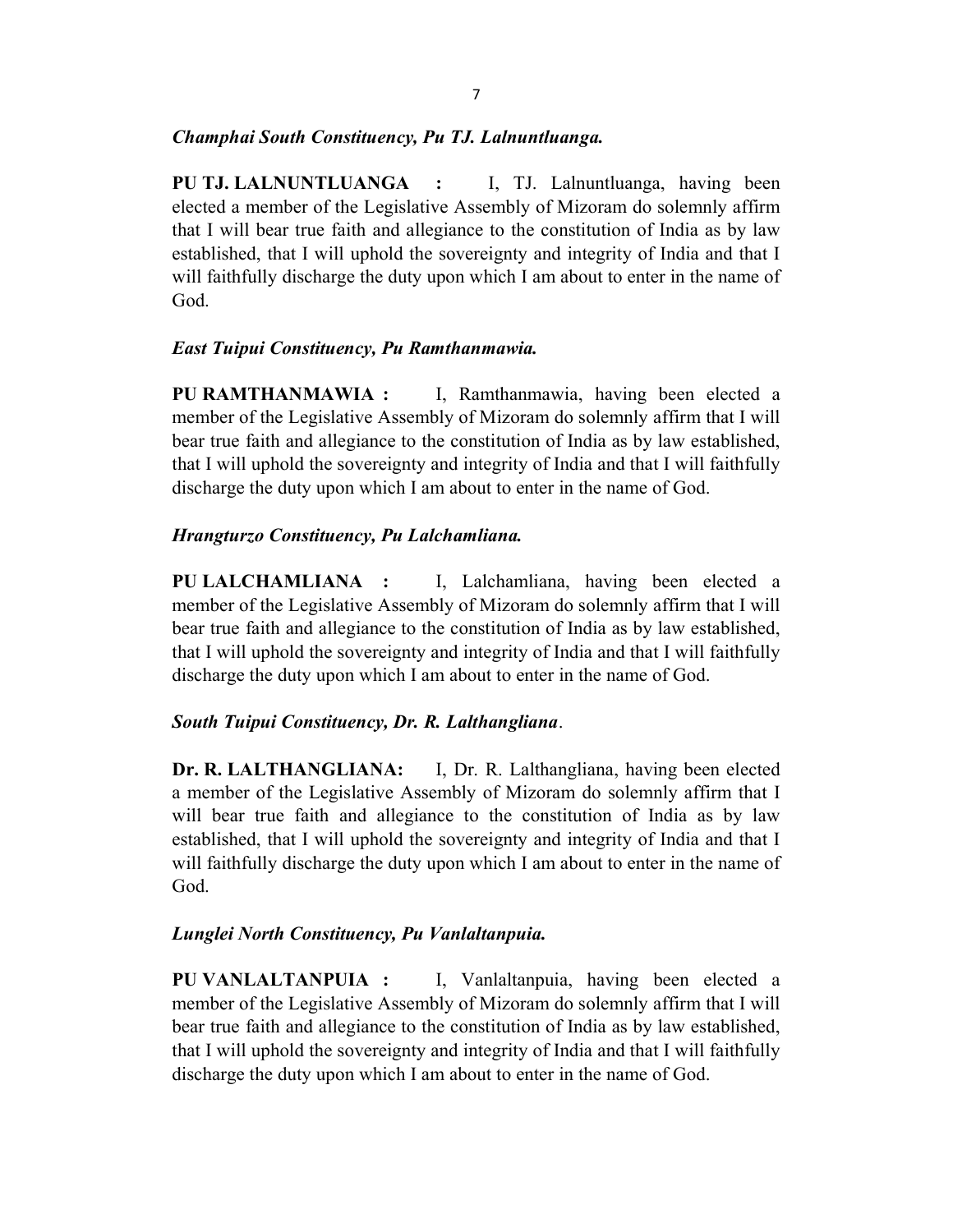### Lunglei East Constituency, Pu Lawmawma Tochhawng.

PU LAWMAWMA TOCHHAWNG: I, Lawmawma Tochhawng, having been elected a member of the Legislative Assembly of Mizoram do solemnly affirm that I will bear true faith and allegiance to the constitution of India as by law established, that I will uphold the sovereignty and integrity of India and that I will faithfully discharge the duty upon which I am about to enter in the name of God.

#### Lunglei West Constituency, Pu C. Lalrinsanga.

PU C. LALRINSANGA : I, C. Lalrinsanga, having been elected a member of the Legislative Assembly of Mizoram do solemnly affirm that I will bear true faith and allegiance to the constitution of India as by law established, that I will uphold the sovereignty and integrity of India and that I will faithfully discharge the duty upon which I am about to enter in the name of God.

### Lunglei South Constituency, Pu K. Pachhunga.

PU K. PACHHUNGA : I, K. Pachhunga, having been elected a member of the Legislative Assembly of Mizoram do solemnly affirm that I will bear true faith and allegiance to the constitution of India as by law established, that I will uphold the sovereignty and integrity of India and that I will faithfully discharge the duty upon which I am about to enter in the name of God.

#### Thorang Constituency, Pu Zodintluanga Ralte.

PU ZODINTLUANGA RALTE : I, Zodintluanga Ralte, having been elected a member of the Legislative Assembly of Mizoram do solemnly affirm that I will bear true faith and allegiance to the constitution of India as by law established, that I will uphold the sovereignty and integrity of India and that I will faithfully discharge the duty upon which I am about to enter in the name of God.

### West Tuipui Constituency, Pu Nihar Kanti Chakma.

PU NIHAR KANTI CHAKMA: I, Nihar Kanti Chakma, having been elected a member of the Legislative Assembly of Mizoram do solemnly affirm that I will bear true faith and allegiance to the constitution of India as by law established, that I will uphold the sovereignty and integrity of India and that I will faithfully discharge the duty upon which I am about to enter in the name of God.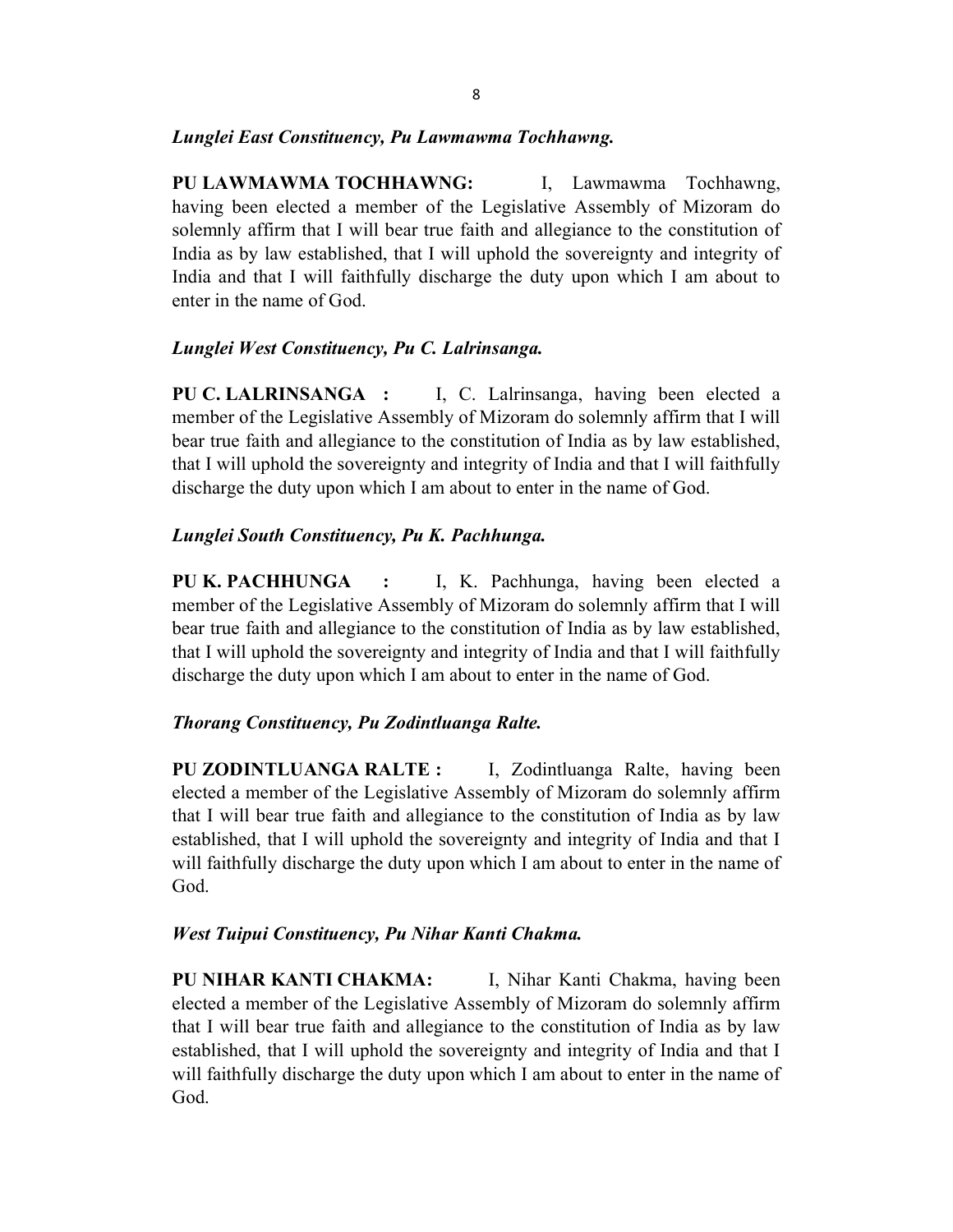### Tuichawng Constituency, Pu BudhaDhan Chakma.

PU B.D. CHAKMA : I, Budha Dhan Chakma, having been elected a member of the Legislative Assembly of Mizoram do solemnly affirm that I will bear true faith and allegiance to the constitution of India as by law established, that I will uphold the sovereignty and integrity of India and that I will faithfully discharge the duty upon which I am about to enter in the name of God.

### Lawngtlai West Constituency, Pu C. Ngunlianchunga.

PU C. NGUNLIANCHUNGA: I, C. Ngunlianchunga, having been elected a member of the Legislative Assembly of Mizoram do solemnly affirm that I will bear true faith and allegiance to the constitution of India as by law established, that I will uphold the sovereignty and integrity of India and that I will faithfully discharge the duty upon which I am about to enter in the name of God.

### Lawngtlai Constituency, Pu H. Biakzaua.

PU H. BIAKZAUA : I, H. Biakzaua, having been elected a member of the Legislative Assembly of Mizoram do solemnly affirm that I will bear true faith and allegiance to the constitution of India as by law established, that I will uphold the sovereignty and integrity of India and that I will faithfully discharge the duty upon which I am about to enter in the name of God.

### Siaha Constituency, Dr. K. Beichhua.

Dr. K. BEICHHUA : J. Dr. K. Beichhua, having been elected a member of the Legislative Assembly of Mizoram do solemnly affirm that I will bear true faith and allegiance to the constitution of India as by law established, that I will uphold the sovereignty and integrity of India and that I will faithfully discharge the duty upon which I am about to enter in the name of God.

### Palak Constituency, Pu K.T. Rokhaw.

PU K.T. ROKHAW : I, K.T. Rokhaw, having been elected a member of the Legislative Assembly of Mizoram do solemnly affirm that I will bear true faith and allegiance to the constitution of India as by law established, that I will uphold the sovereignty and integrity of India and that I will faithfully discharge the duty upon which I am about to enter in the name of God.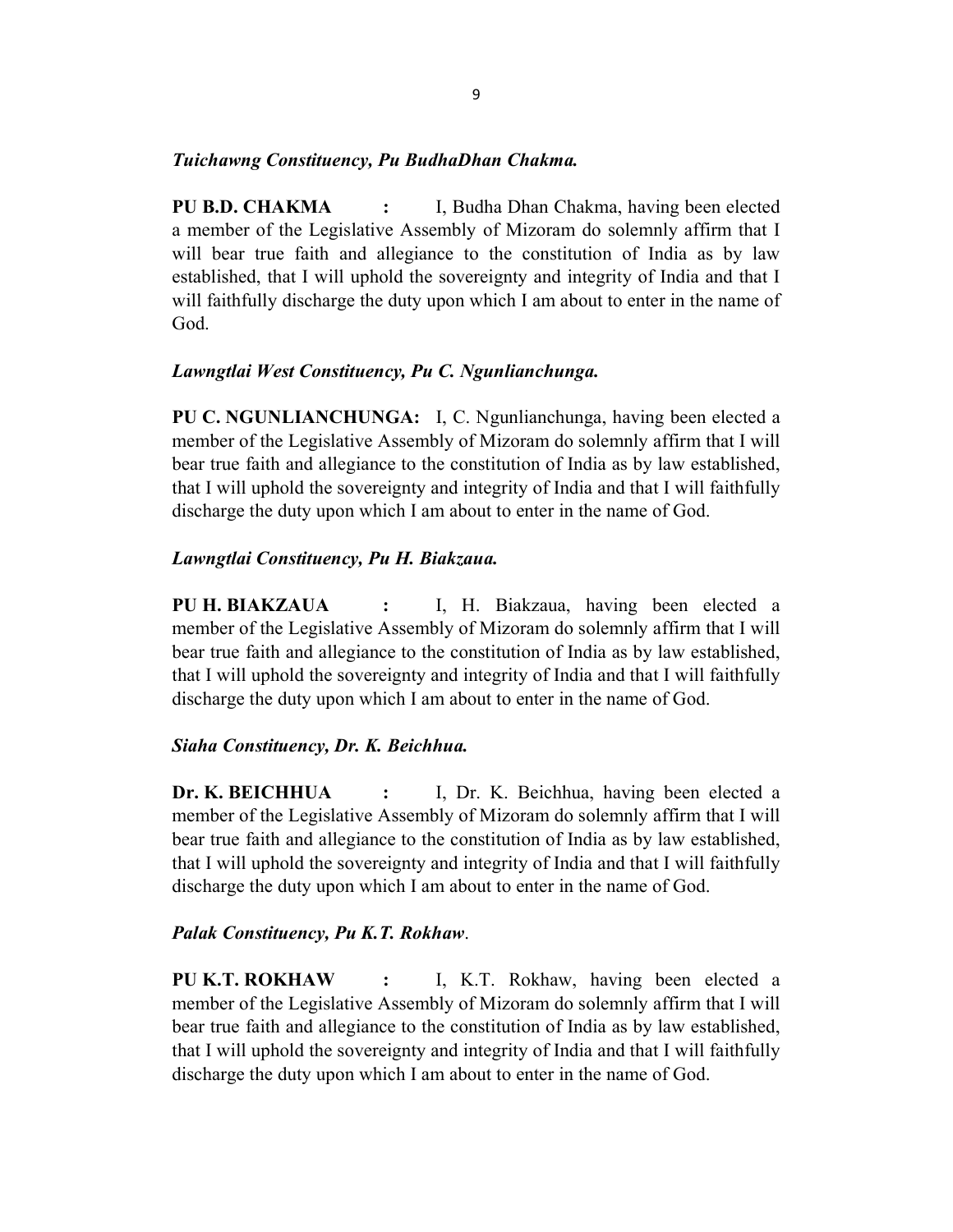**PROTEM SPEAKER** : We have completed oath taking and will now move on to the next business. Since it is the first session of this Assembly, we do not have BAC as yet. Thus, provisional calendar is prepared by assembly secretariat officers. Bulletin is distributed last night and we need approval of the House. Do we all agree with the bulletin? Alright, thank you.

 Next business is election of the Speaker. Let the Commissioner & Secretary read out the order of the Governor in this regard.

## (PU S.R. ZOKHUMA, Commissioner & Secretary reads out the order of Governor in regard to the election of the Speaker)

Pu Protem Speaker, with the permission of the chair, order dated  $13<sup>th</sup>$ December, 2018 "In exercise of the power conferred by sub rule 1 of rule 7 of the Rules of procedure and conduct of business in Mizoram Legislative Assembly, I, Kummanam Rajasekharan, Governor of the State of Mizoram hereby fixed  $18<sup>th</sup>$  December, 2018 Tuesday as the date for holding the election to the office of the speaker of the State as the date for holding the election to the office of the Speaker of the State of Mizoram Legislative Assembly signed by the Governor.)

PROTEM SPEAKER : We have heard the order. We are to elect Speaker. Hon. Member Pu Lalruatkima nominated Pu Lalrinliana Sailo and the nomination is supported by hon. Member Pu Lalchamliana. Since there is no other nomination, I declare Pu Lalrinliana Sailo as the Speaker of this august House.

 Now, let the new Speaker, be escorted to his Chair by hon. House Leader and opposition group leader.

**SPEAKER** : For the Kingdom is the Lord's, and every skilled person to whom the lord had given ability and who was willing to come and do the work.

Exodus 36:1

 First of all, I would like to thank everyone for being elected me as Speaker; it is by the Grace of God.

 I never, expect Speaker's post to be mine. It is truly the will of God, I, therefore accept it gratefully. I thank the House Leader, Pu Zoramthanga for bestowing me this position; and, to all the hon. members, even from the opposition bench for electing me uncontested.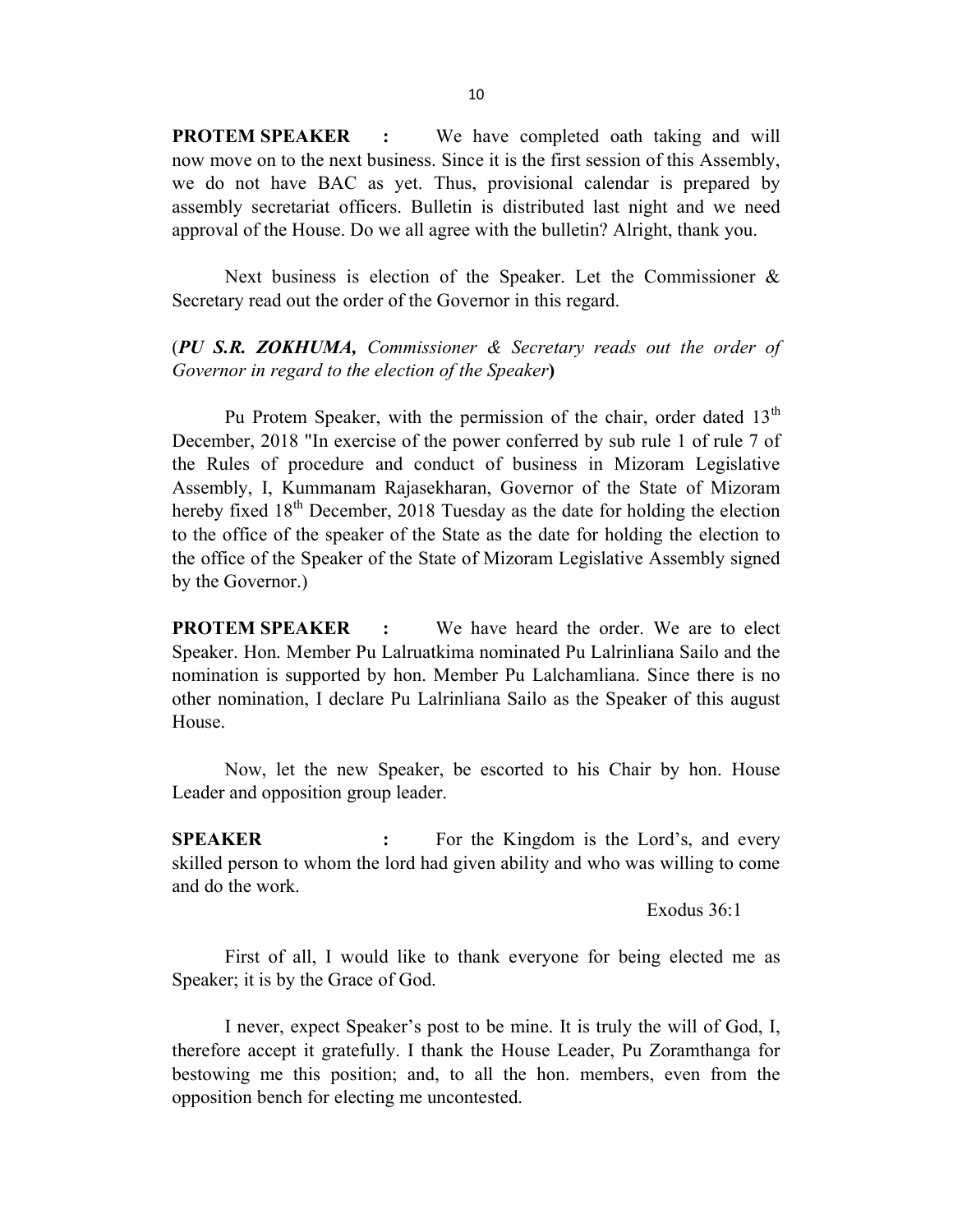By the Grace of God, I have been elected to this august House four times; I thank the people of Khawhai/Tuichang Constituency and my new Constituency Chalfilh.

 In this Assembly, we have members who had experienced in leading the Assembly namely Pu Lalchamliana, former Speaker of this House; Hon. Members from Aizawl North-I Pu Vanlalhlana and from Lunglei West, Pu C. Lalrinsanga, both the former Deputy Speaker; also, Pu Lalduhoma, the former MP.

 The Functioning of Speaker is invested with responsibility and cooperation and without co-operation there will not be a success. If there is respect and tranquility in the august House, it will reflect Mizoram, not only in India but the whole world. I therefore, request the Members to support in maintaining tranquility of this august House.

 In this new assembly, there is one practice that borders me which I believe the hon. Chief Minister too will agree. That is, Supplementary question is not taken up when the concerned Minister is not in the House. This practice is not found in the Rules & Regulations of our procedure. Therefore, in this new Ministry, Supplementary questions will be taken up even in the absence of the concerned Minister in the House. One coincidence of this new assembly is, we have 20 Nos. first-time members and 20 Nos. who have been in the House before.

 I would like to state to the hon. House Leader that we, as hon. MLA's travels to various cities within the country but without entitlement of being pick up or dropping whereas the same is enjoyed by the Principal Secretaries, and Secretaries. I request the hon. House Leader too to please take note of this so as to protect the protocol. There is no Vehicle entitlement for MLA's, in Mizoram Houses as well. I believe there will not be any additional fund incur. I am safeguarding the protocol of MLA's.

 I believe the hon. House Leader must have something to say to hon. Members. So, let us call upon the hon. House Leader, Pu Zoramthanga.

PU ZORAMTHANGA, CHIEF MINISTER: Pu Speaker, thank you. I am grateful for inviting me to speak on the first sitting of this Assembly.

 I believe by the Grace of God, this Assembly will function smoothly. It is fortunate that the House had function with dignity in the past, unlike Parliament; I expect tranquility to exist in this Assembly. We have respected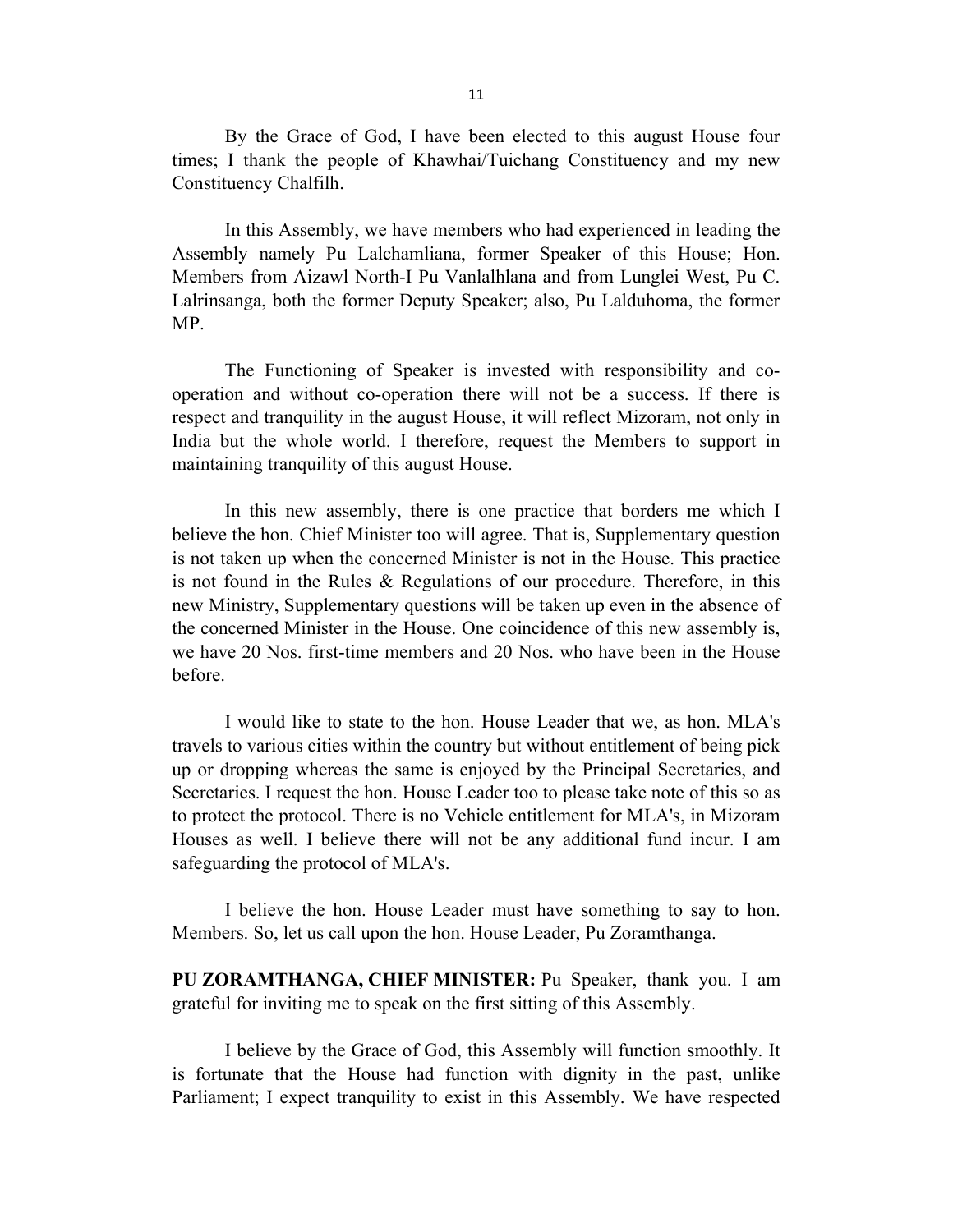members here in the House who are respectful individually; and, I have full faith in the hon. Speaker for maintaining tranquility.

 As the points mentioned by the hon. Speaker, my Govt. will take note of it since it is the duty of the Govt. to uphold the dignity of Members. And, the members should personally uphold their dignity in our lives and set an example. I believe by the Grace of God, we will all be what we are expected of. I give my highest support so that the House is functions according to God's will. Thank you.

SPEAKER : Anyone else? Pu Lalduhoma.

PU LALDUHOMA : Pu Speaker, I personally want to congratulate you for sitting in the highest chair. I am grateful that within 5 minutes of your sitting, you have introduced 3 changes in the proceedings; it is more pleasing that the House Leader is able to give assurance to such changes. You have been elected uncontested therefore you belong to all the members. Thus, we expect that you will rule equally.

 Like the hon. House Leader has mentioned, we expect we will not follow the bad culture of the House of other states under your guidance.

 I congratulate the House Leader and all the members. We will try and be constructive opposition. We will support the Govt. as far as we can. However, if there is a clash in policy, we are here to drive the ruling party.

I pray that God bless you in guiding this House. Thank you.

SPEAKER : Hon. Member, Pu Zodintluanga.

PU ZODINTLUANGA RALTE: Pu Speaker, I would like to congratulate you for being elected uncontested. 15 years back, we sat together in this House and it is fortunate that we are able to enter the fourth term by the Grace of God and the people. I therefore wish that God will bless you and guide you in performing your duties for the coming five years.

 Pu Speaker, we, the Congress Legislature Party will support the Govt. but we will stand up for the people and the state if required. I welcome all new members and urge to work for the welfare of this state for the coming five years. Thank you.

SPEAKER : Hon. Member, Pu B.D. Chakma.